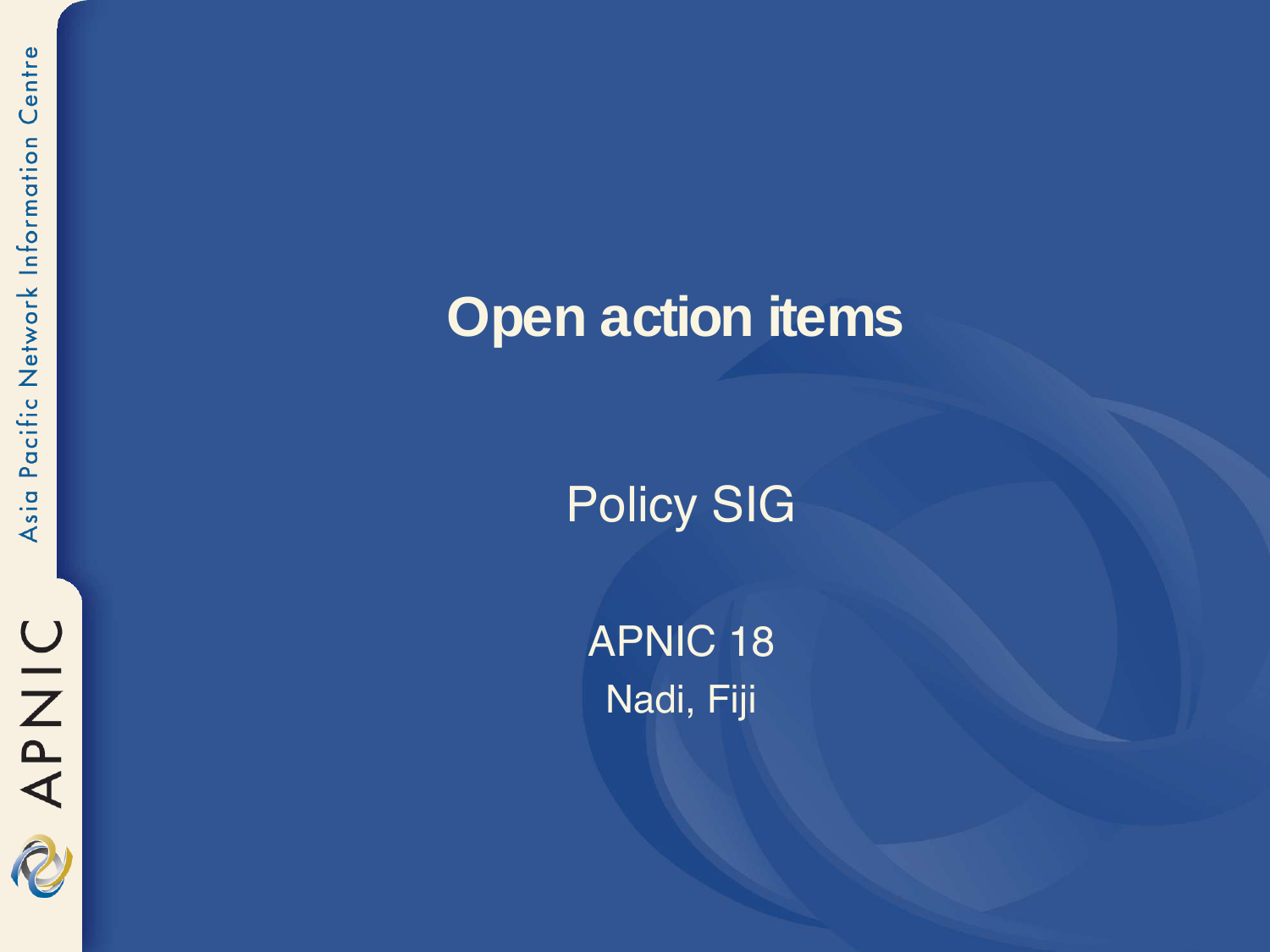### **pol-16-008**

• Proposer to resubmit revised version of IXP proposal (prop-011-v001) dealing with remaining proposal elements, such as fee waiver (which was withdrawn during discussion), characteristics (which became ambiguous with withdrawal of fee portions), and combined IPv4 and IPv6 assignments (which were not fully discussed).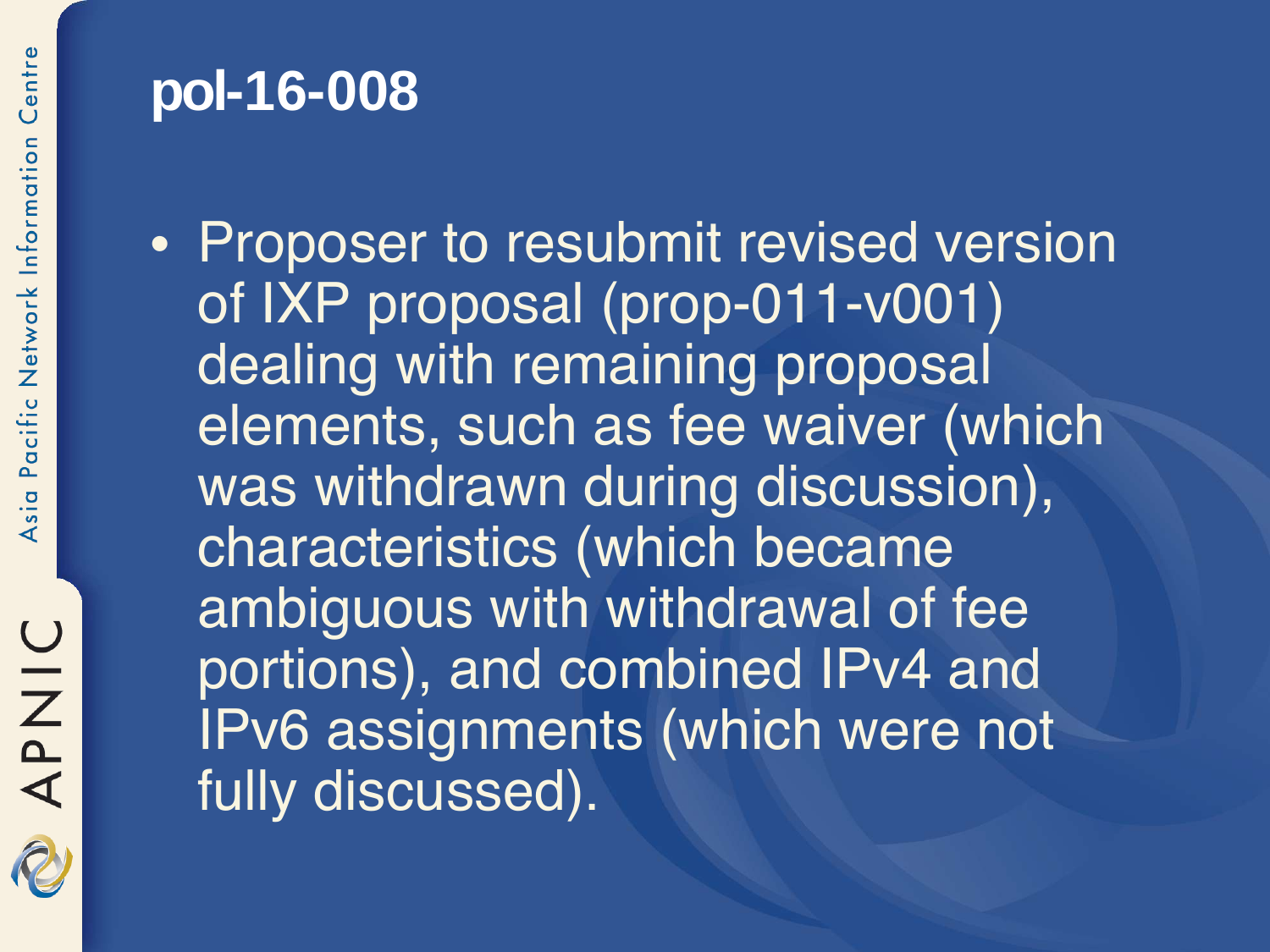

### **pol-16-008 (cont'd)**

Update: Open. The proposal has not been resubmitted. To be followed up with proposer to see if this should remain open.

> The proposer (Bill Woodcock) has been contacted, but there has been no reply to date.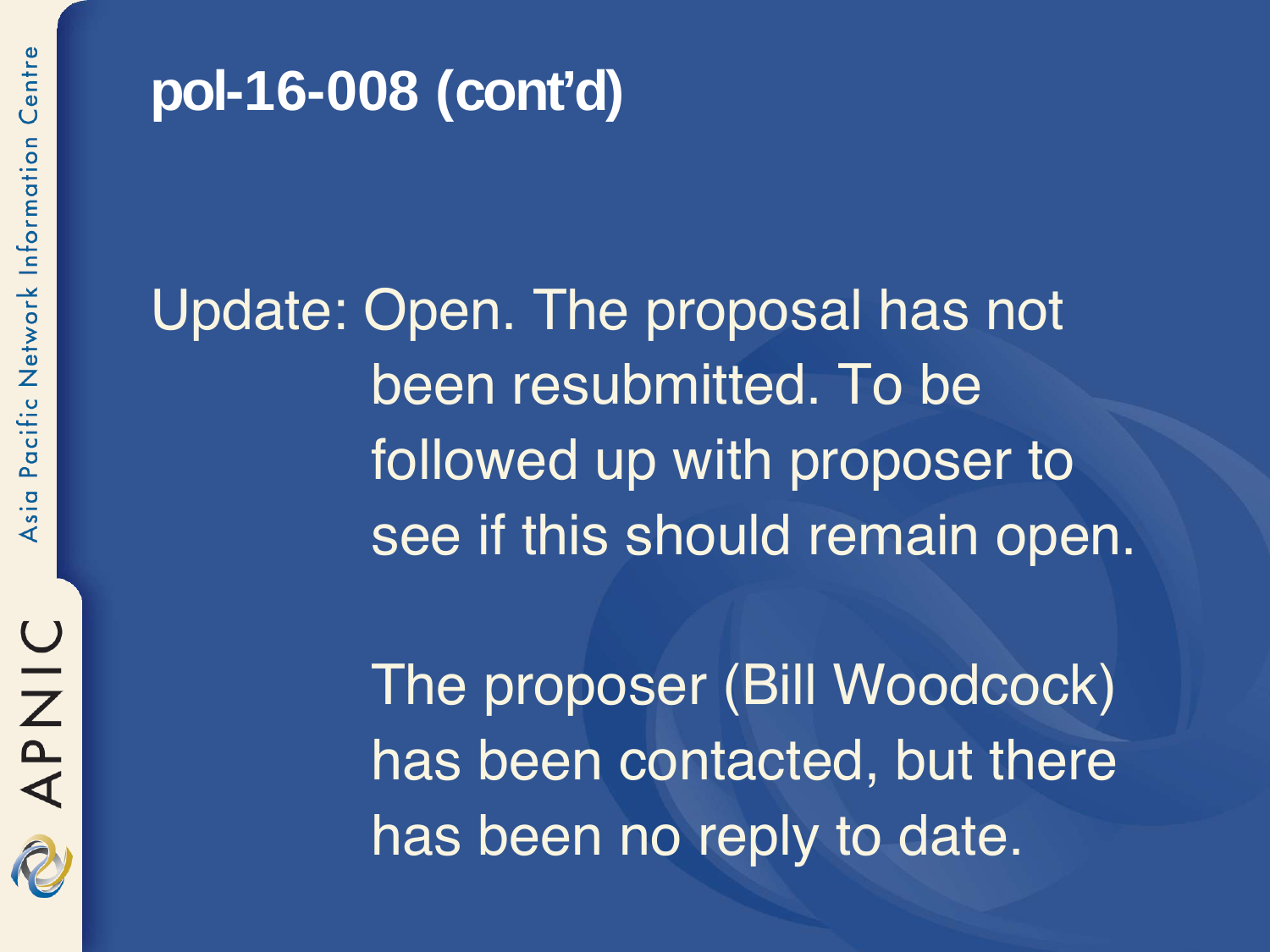### **pol-17-001**

• Pending approval at each remaining stage of the policy proposal process, proposer to resubmit a modified version of the proposal (prop-013 v001) to the mailing list. The rewritten proposal will define multiple discreet networks and consider the HD ratio for sub-allocating address blocks.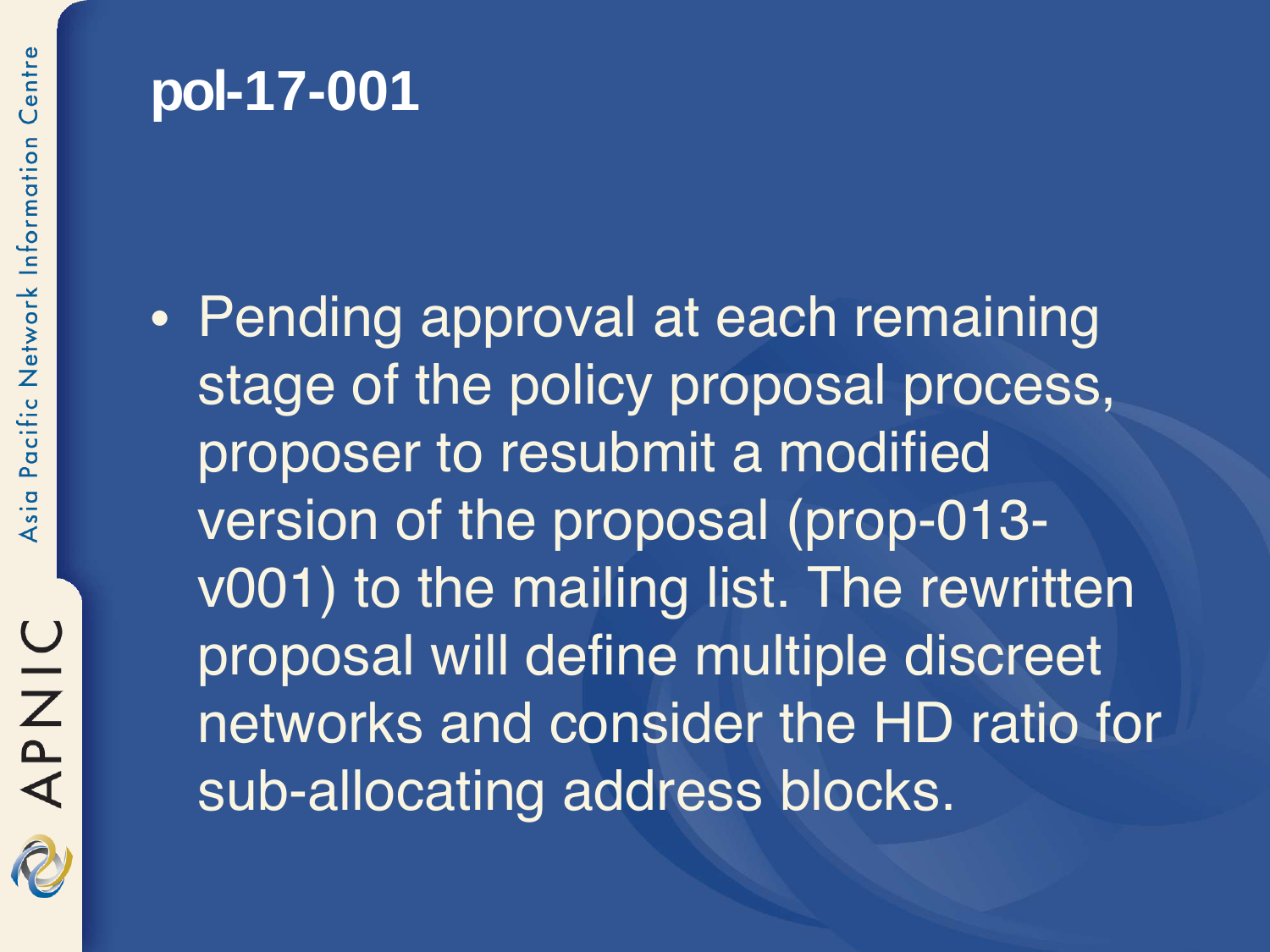

# **pol-17-001 (cont'd)**

Update: Open. Proposer has left MCI. Secretariat is trying to determine if MCI wish to pursue this proposal.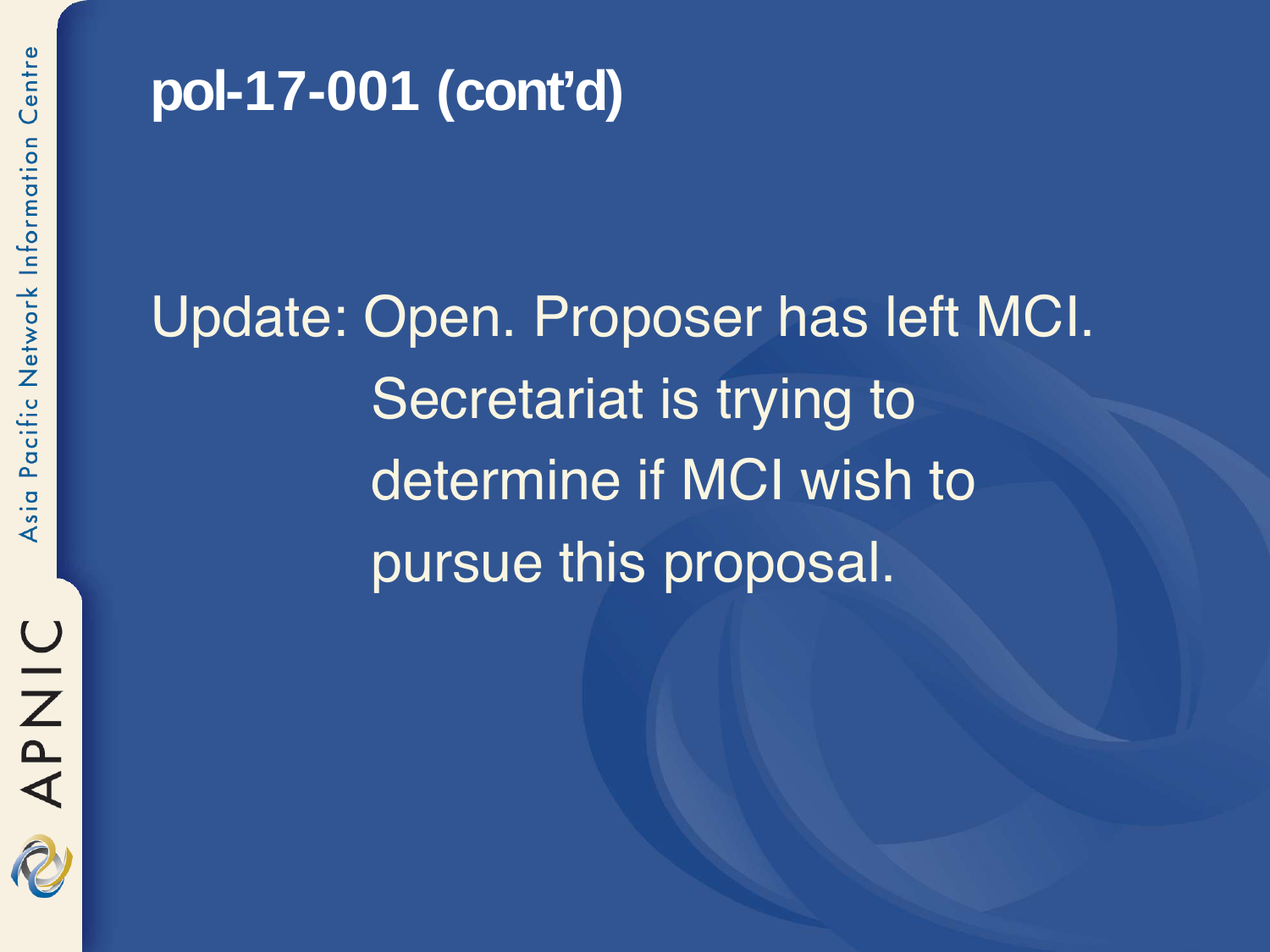## **pol-17-002**

• Pending approval at each remaining stage of the policy proposal process, Secretariat to implement the proposal (prop-016-v001), with the modification that there is an added requirement for LIRs to plan to move some of their customers from IPv4 to IPv6 within two years.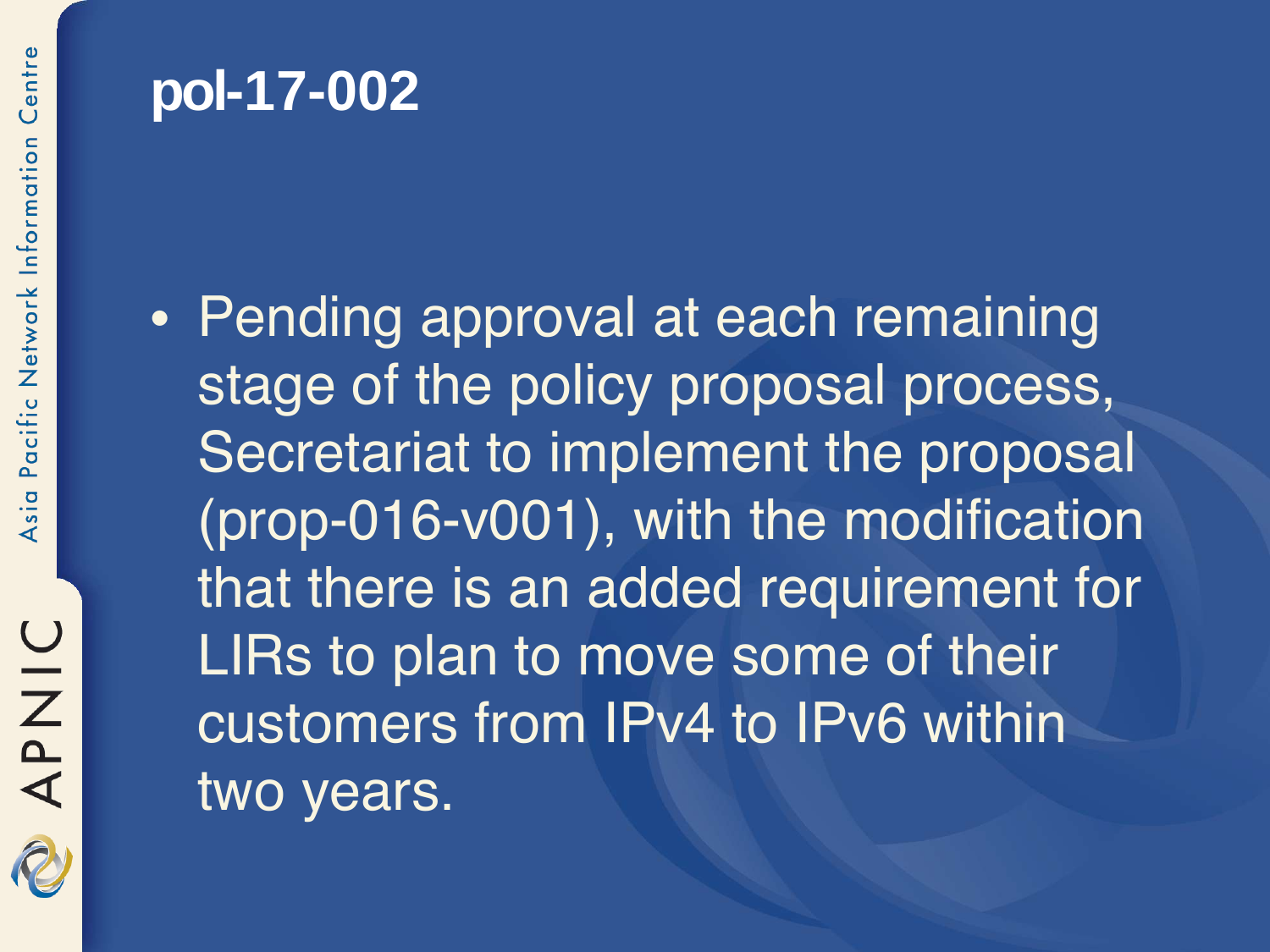

## **pol-17-002 (cont'd)**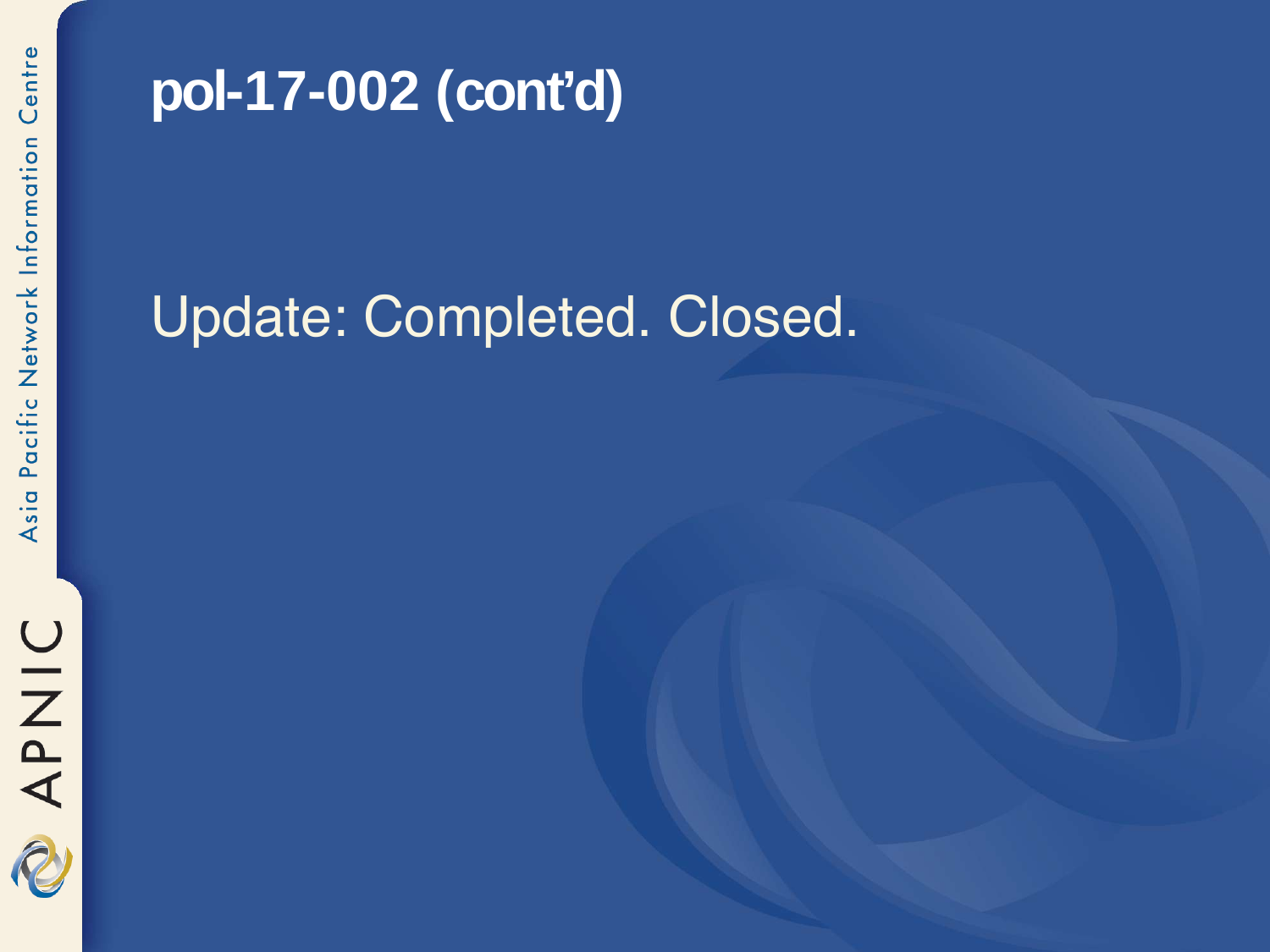# **pol-17-003**

• Pending approval at each remaining stage of the policy proposal process, APNIC Secretariat to implement the proposal to permit allocation of IPv6 address space to closed networks (prop-015-v001).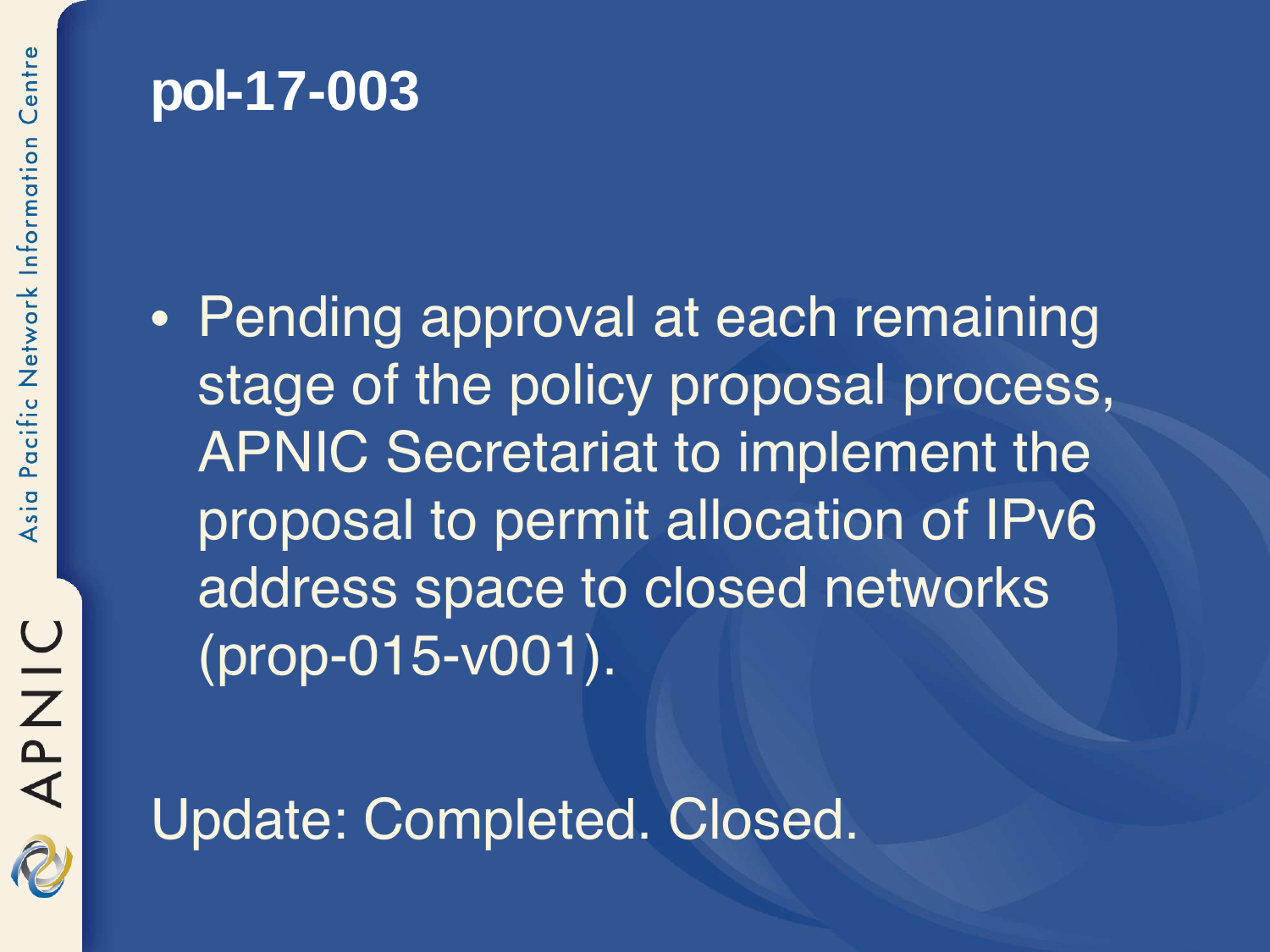#### **pol-17-004**

• APNIC Secretariat to edit the IPv6 guidelines document, post to the sigpolicy mailing list for comments, and to publish after the review period.

APNIC 2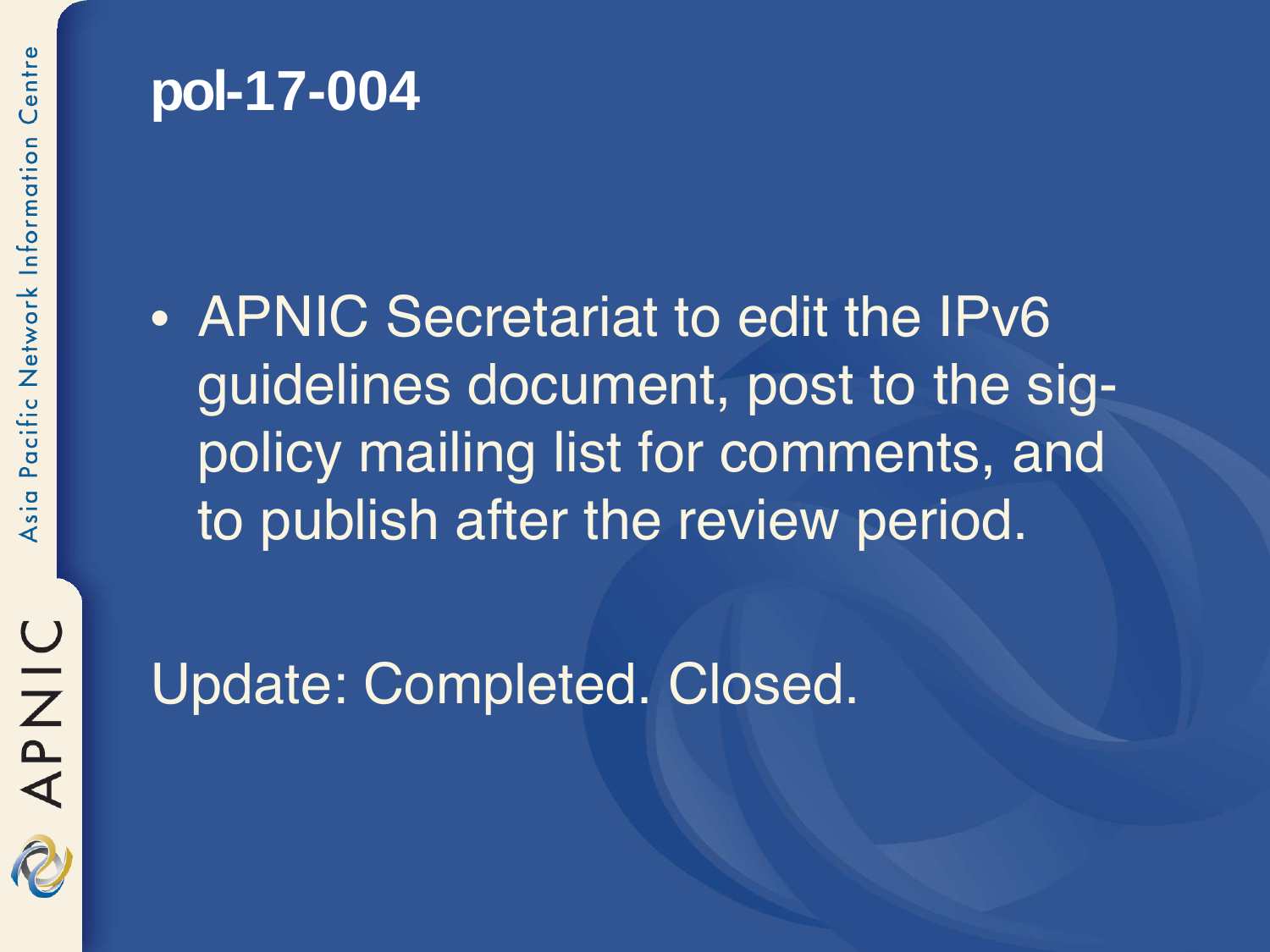### **pol-17-005**

• Pending approval at each remaining stage of the policy proposal process, Secretariat to implement the proposal to reduce the minimum initial allocation size to /21 and to lower the criteria for an initial allocation to demonstrate an immediate need for a /23 and use of a /22 within one year (prop-014-v001).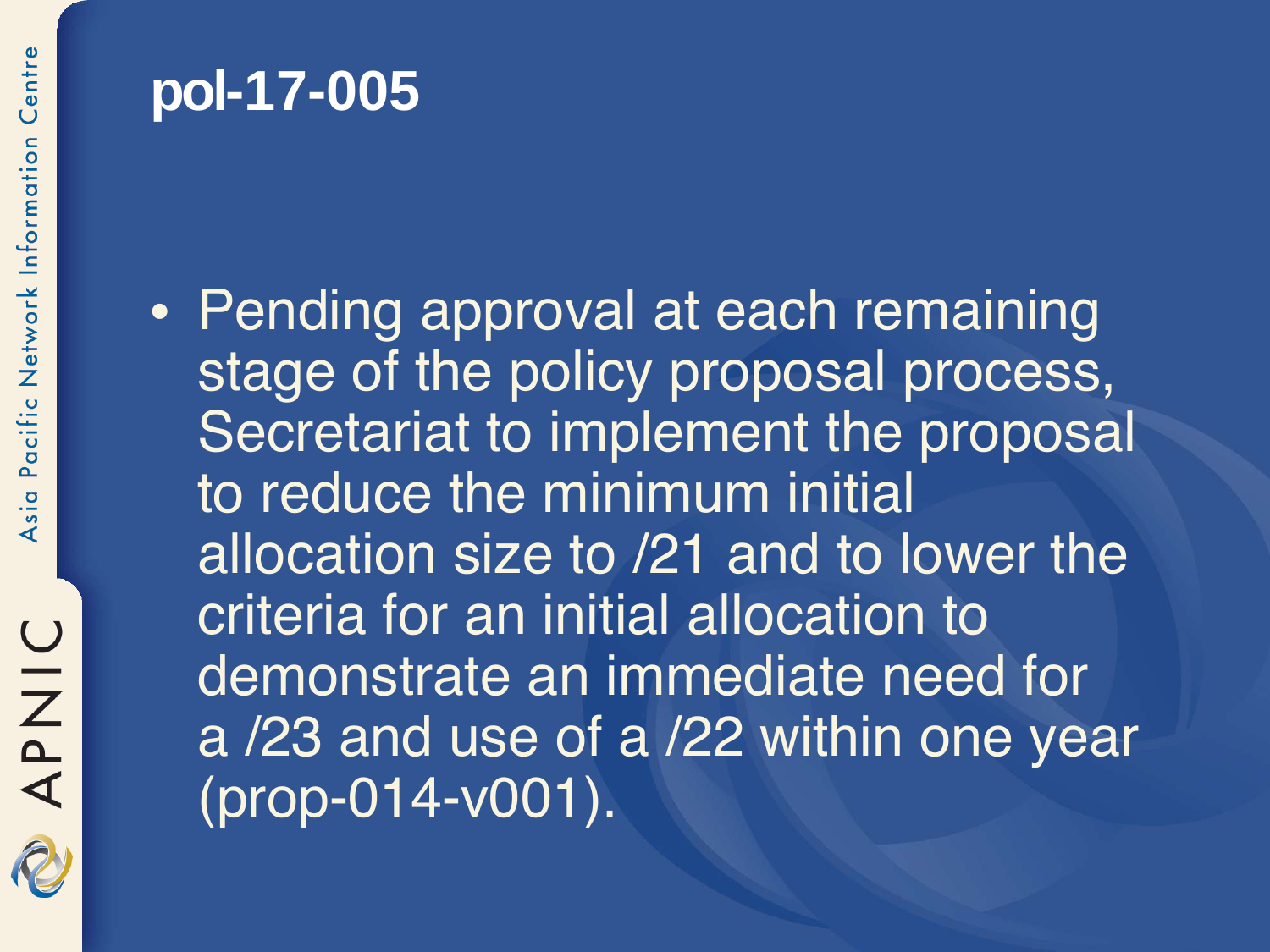

# **pol-17-005 (cont'd)**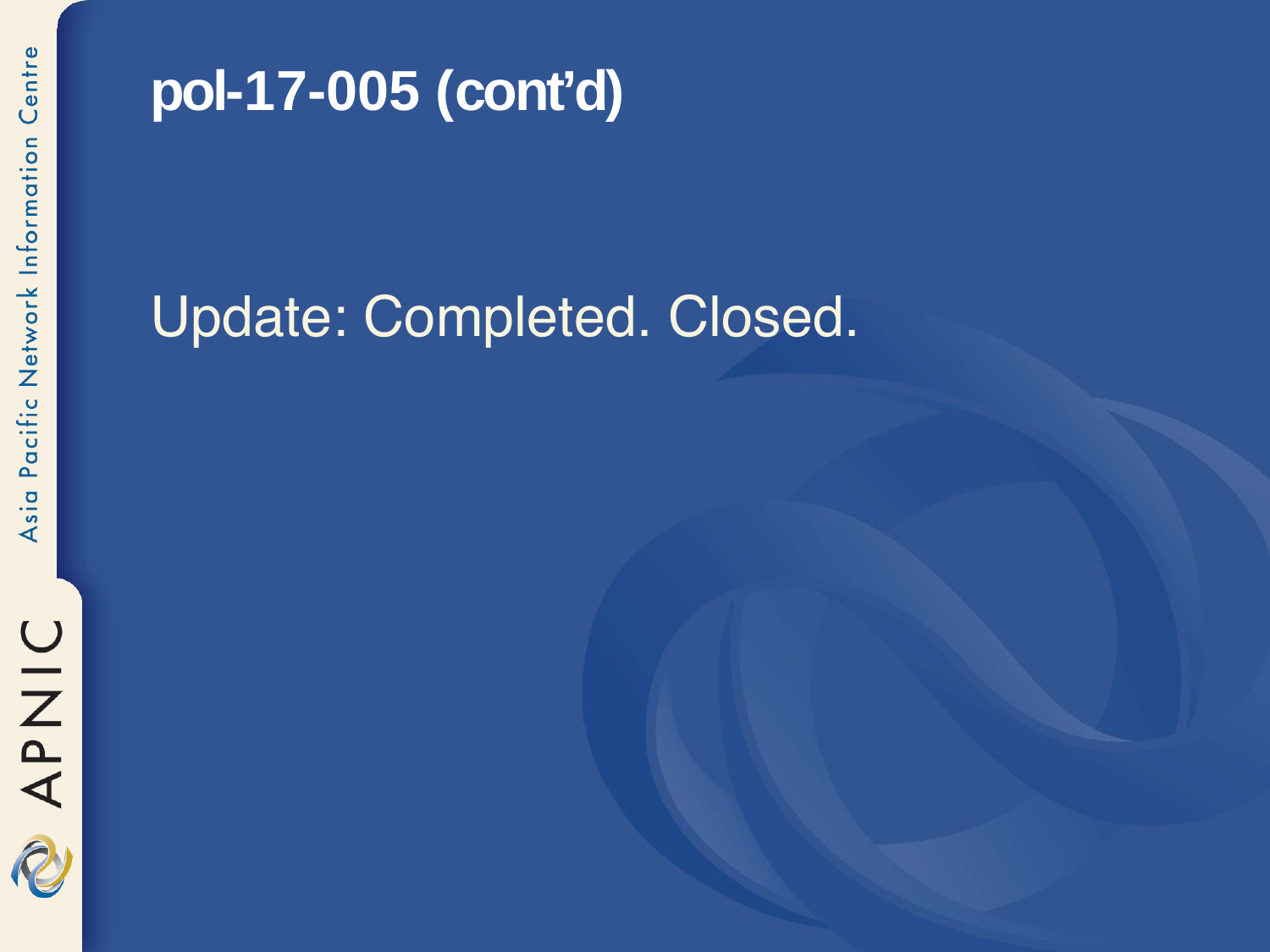## **pol-17-006**

• Pending approval at each remaining stage of the policy proposal process, APNIC Secretariat to implement the proposal to recover unused address space (prop-017-v001).

Update: Open. Will be implemented 14 December 2004